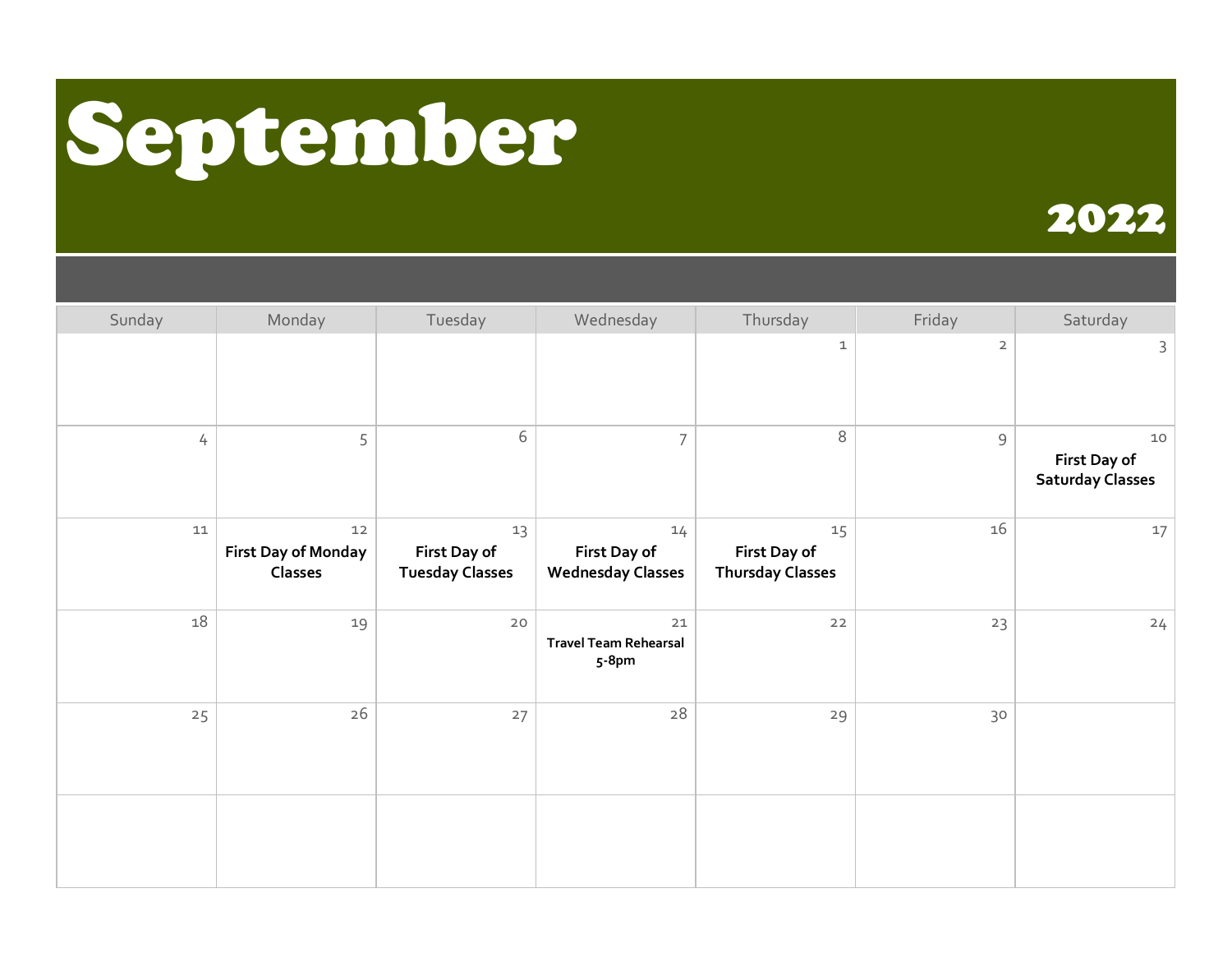### October

| Sunday         | Monday                                             | Tuesday        | Wednesday                                   | Thursday   | Friday              | Saturday                  |
|----------------|----------------------------------------------------|----------------|---------------------------------------------|------------|---------------------|---------------------------|
|                |                                                    |                |                                             |            |                     | $\mathbf 1$               |
| $\mathsf{2}\,$ | $\mathsf{3}$                                       | $\overline{4}$ | 5                                           | $\sqrt{6}$ | $\overline{7}$      | 8                         |
| $\mathsf 9$    | $10$<br><b>ATA CLOSED</b>                          | ${\bf 11}$     | $12$                                        | 13         | 14                  | 15                        |
| 16             | $17$                                               | 18             | 19                                          | $20$       | 21<br>AEE Sleepover | $22$<br>AEE Sleepover     |
| 23             | 24                                                 | 25             | 26<br><b>Travel Team Rehearsal</b><br>5-8pm | 27         | 28                  | 29<br>ATA Halloween Party |
| 30             | 31<br><b>Happy Halloween!</b><br><b>ATA CLOSED</b> |                |                                             |            |                     |                           |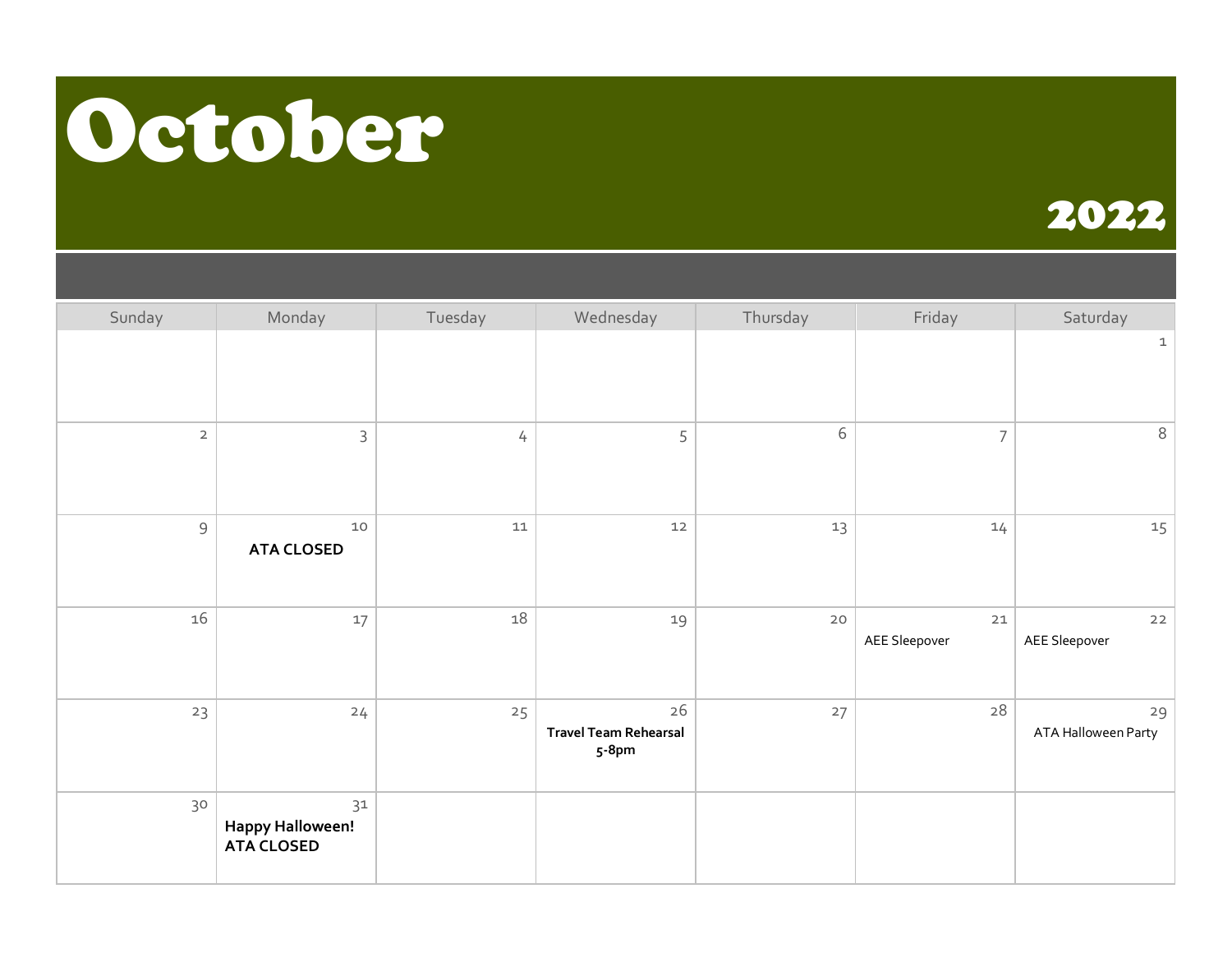## November

| Sunday                     | Monday              | Tuesday                                                                     | Wednesday                                                                     | Thursday                                                                    | Friday                                     | Saturday                                  |
|----------------------------|---------------------|-----------------------------------------------------------------------------|-------------------------------------------------------------------------------|-----------------------------------------------------------------------------|--------------------------------------------|-------------------------------------------|
|                            |                     | $\mathbf{1}$<br><b>Showcase Dress</b><br>Rehearsals (No Regular<br>Classes) | $\overline{2}$<br><b>Showcase Dress</b><br>Rehearsals (No Regular<br>Classes) | $\mathsf{3}$<br><b>Showcase Dress</b><br>Rehearsals (No Regular<br>Classes) | 4<br><b>MID-SEASON</b><br><b>SHOWCASE</b>  | 5<br><b>MID-SEASON</b><br><b>SHOWCASE</b> |
| 6                          | $\overline{7}$      | 8                                                                           | 9                                                                             | 10                                                                          | 11<br><b>AEE DRESS</b><br><b>REHEARSAL</b> | 12                                        |
| 13                         | 14                  | 15                                                                          | 16<br><b>AEE FALL SHOW</b>                                                    | 17<br><b>AEE FALL SHOW</b>                                                  | 18<br><b>AEE FALL SHOW</b>                 | 19<br><b>AEE FALL SHOW</b>                |
| 20<br><b>AEE FALL SHOW</b> | 21<br><b>NO AEE</b> | 22                                                                          | 23<br><b>ATA CLOSED</b>                                                       | 24<br><b>ATA CLOSED</b><br><b>Happy Thanksgiving!</b>                       | 25<br><b>ATA CLOSED</b>                    | 26<br><b>ATA CLOSED</b>                   |
| 27<br><b>ATA CLOSED</b>    | 28                  | 29                                                                          | 30<br><b>Travel Team Rehearsal</b><br>5-8pm                                   |                                                                             |                                            |                                           |
|                            |                     |                                                                             |                                                                               |                                                                             |                                            |                                           |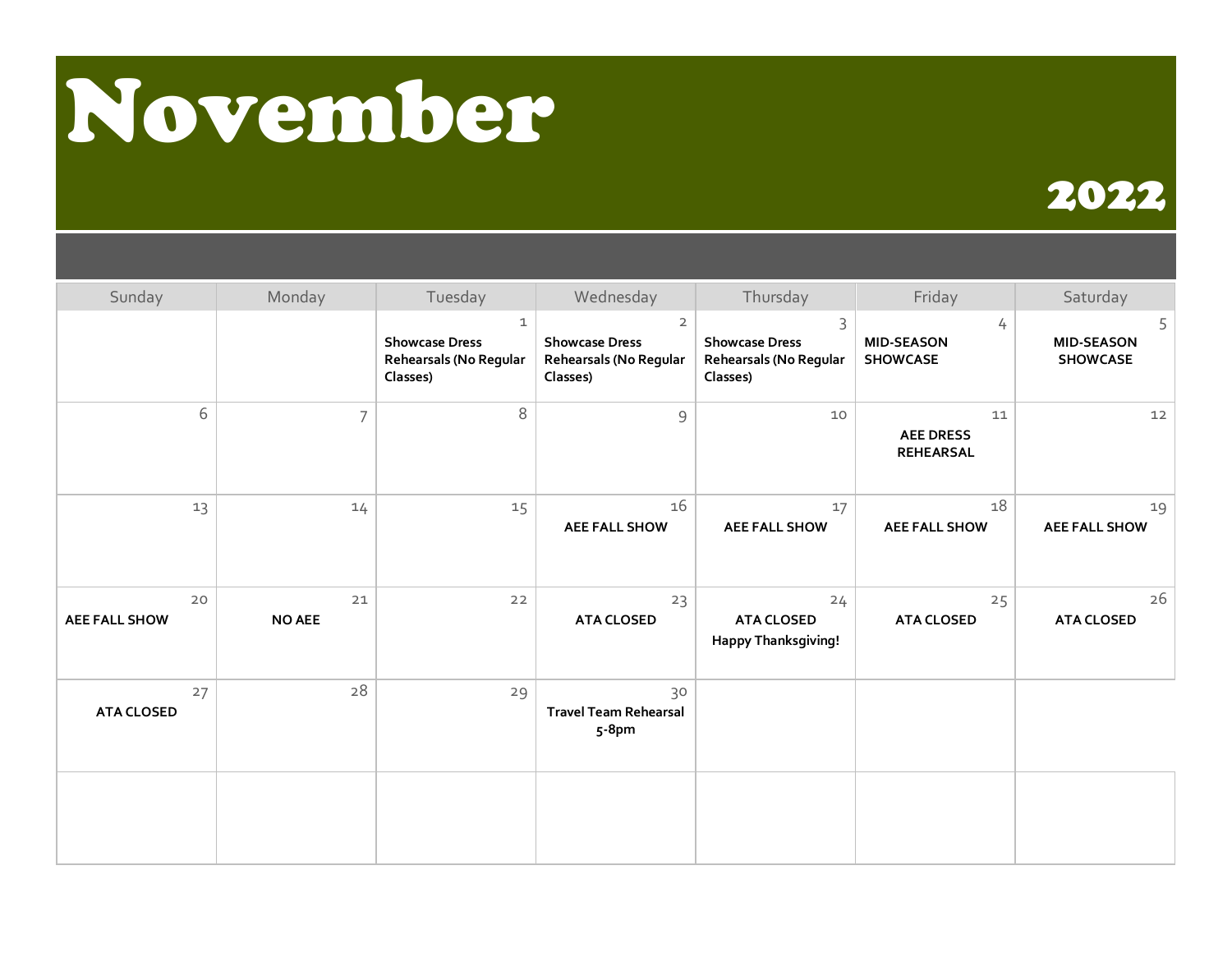### December

| Sunday                  | Monday                  | Tuesday                 | Wednesday                                                                                 | Thursday                | Friday                  | Saturday                |
|-------------------------|-------------------------|-------------------------|-------------------------------------------------------------------------------------------|-------------------------|-------------------------|-------------------------|
|                         |                         |                         |                                                                                           | $\mathbf 1$             | $\overline{2}$          | 3                       |
| $\frac{1}{4}$           | 5                       | 6                       | $\overline{7}$                                                                            | $\,8\,$                 | $\overline{9}$          | $10$                    |
| ${\tt 11}$              | $12$                    | 13                      | 14<br><b>Broadway Babies</b><br>Session 1 Performance<br>& Travel Team<br>Rehearsal 5-8pm | 15                      | 16                      | 17                      |
| 18                      | 19                      | 20                      | $21$                                                                                      | $22$                    | 23<br><b>ATA CLOSED</b> | 24<br><b>ATA CLOSED</b> |
| 25<br><b>ATA CLOSED</b> | 26<br><b>ATA CLOSED</b> | 27<br><b>ATA CLOSED</b> | 28<br><b>ATA CLOSED</b>                                                                   | 29<br><b>ATA CLOSED</b> | 30<br><b>ATA CLOSED</b> | 31<br><b>ATA CLOSED</b> |
|                         |                         |                         |                                                                                           |                         |                         |                         |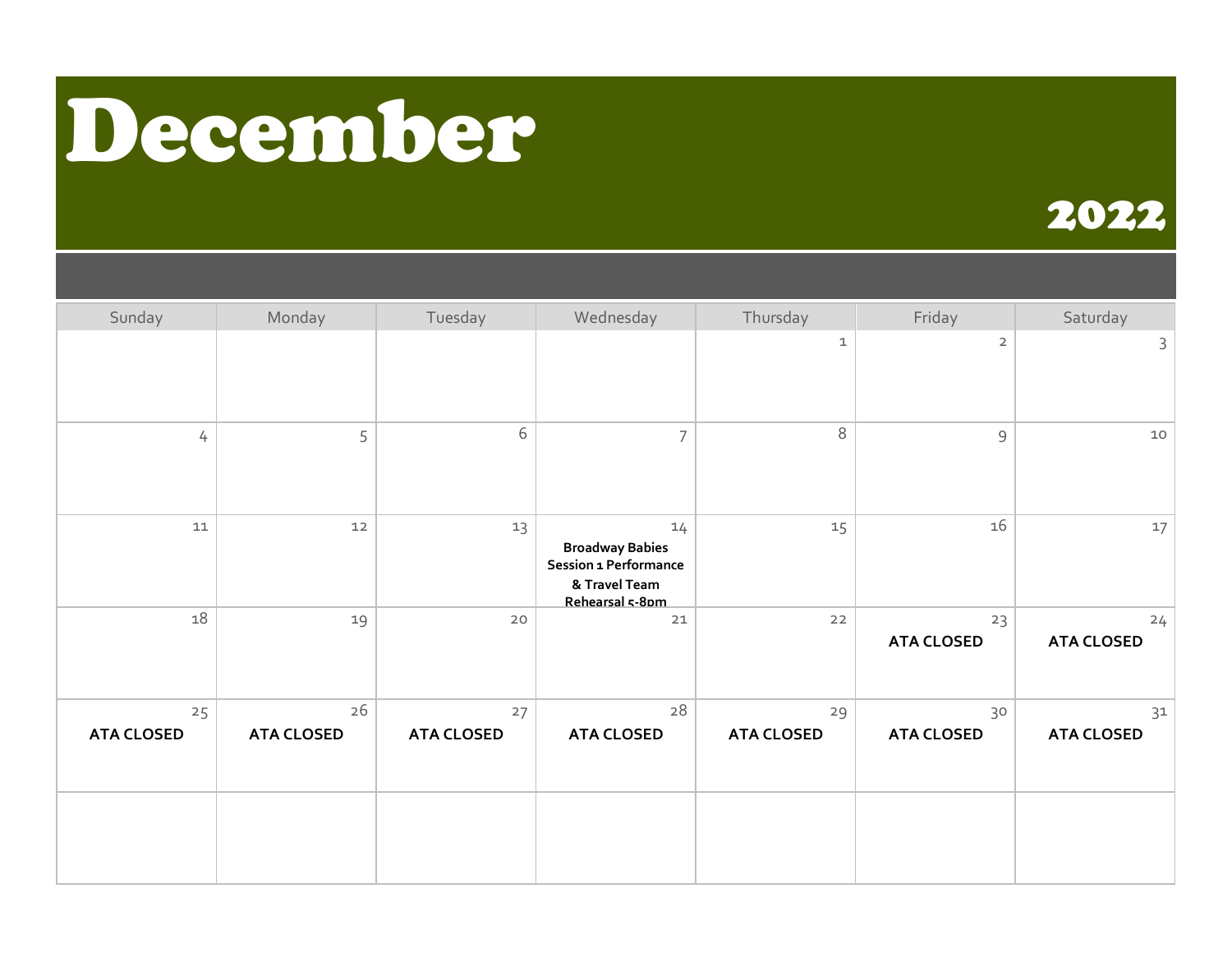### January

| Sunday       | Monday                              | Tuesday      | Wednesday  | Thursday                               | Friday                      | Saturday                            |
|--------------|-------------------------------------|--------------|------------|----------------------------------------|-----------------------------|-------------------------------------|
|              |                                     |              |            |                                        |                             |                                     |
| $\mathbf{1}$ | $\overline{2}$<br><b>ATA CLOSED</b> | $\mathsf{3}$ | 4          | 5                                      | $\sqrt{6}$                  | 7                                   |
| 8            | $\mathsf 9$                         | $10$         | ${\tt 11}$ | $12$                                   | 13                          | 14                                  |
| 15           | 16<br><b>Travel Team ONLY</b>       | 17           | 18         | 19<br><b>Film Company</b><br>Screening | $20$                        | $21$                                |
| $22$         | 23                                  | 24           | 25         | 26                                     | 27<br>Travel Team Sleepover | ${\bf 28}$<br>Travel Team Sleepover |
| 29           | 30                                  | 31           |            |                                        |                             |                                     |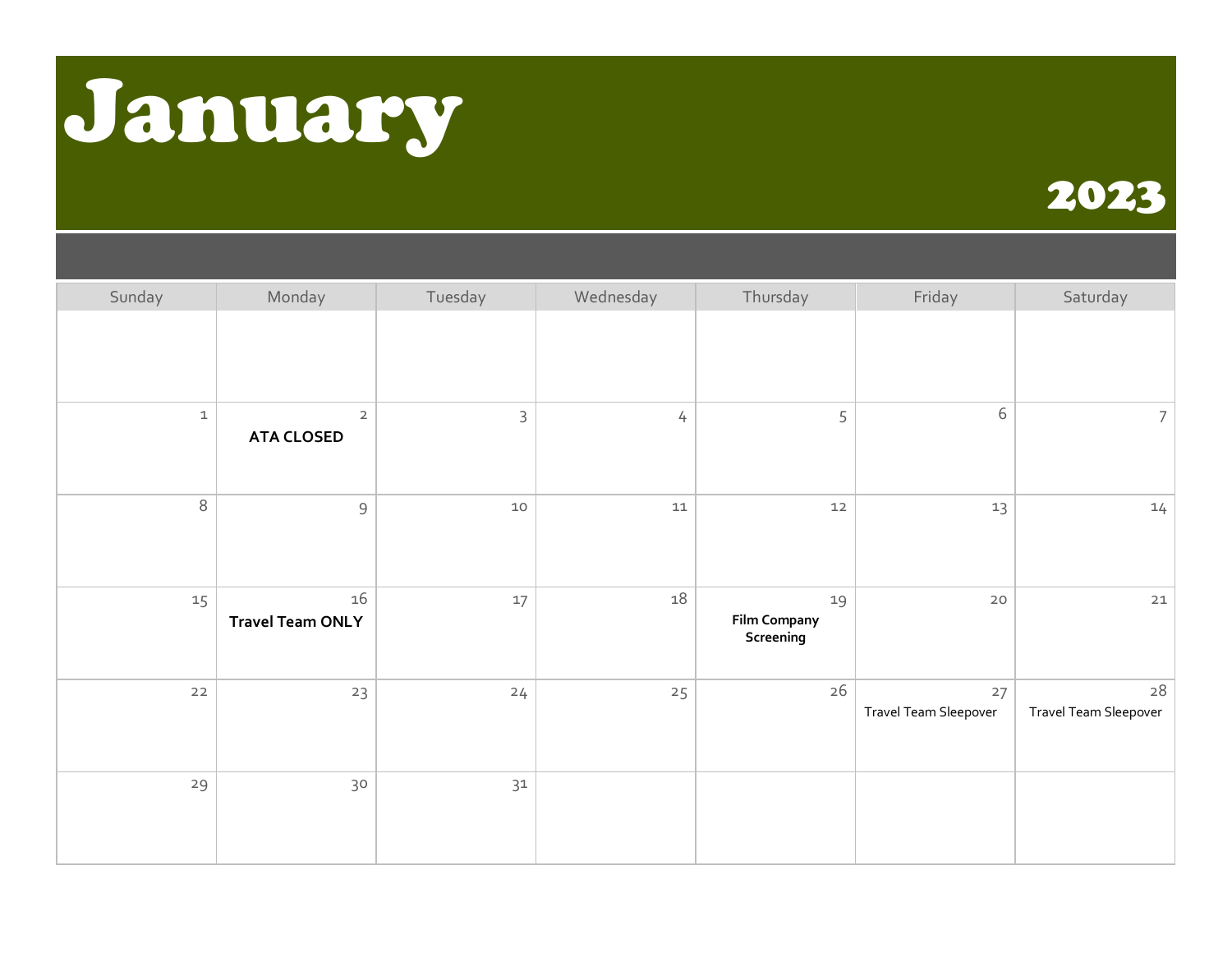## February

| Sunday                               | Monday                                 | Tuesday                   | Wednesday               | Thursday                | Friday                  | Saturday                             |
|--------------------------------------|----------------------------------------|---------------------------|-------------------------|-------------------------|-------------------------|--------------------------------------|
|                                      |                                        |                           | 1                       | $\overline{2}$          | 3                       | $\frac{1}{2}$                        |
| 5                                    | 6                                      | $\overline{7}$            | 8                       | $\mathsf{S}\xspace$     | $10$                    | 11                                   |
| $12$                                 | 13<br>Travel Team Showcase<br>7:00pm   | 14                        | 15<br>Universal         | 16<br>Universal         | 17<br>Universal         | 18<br><b>ATA CLOSED</b><br>Universal |
| 19<br><b>ATA CLOSED</b><br>Universal | $20$<br><b>ATA CLOSED</b><br>Universal | $21$<br><b>ATA CLOSED</b> | 22<br><b>ATA CLOSED</b> | 23<br><b>ATA CLOSED</b> | 24<br><b>ATA CLOSED</b> | 25                                   |
| 26                                   | 27                                     | 28                        |                         |                         |                         |                                      |
|                                      |                                        |                           |                         |                         |                         |                                      |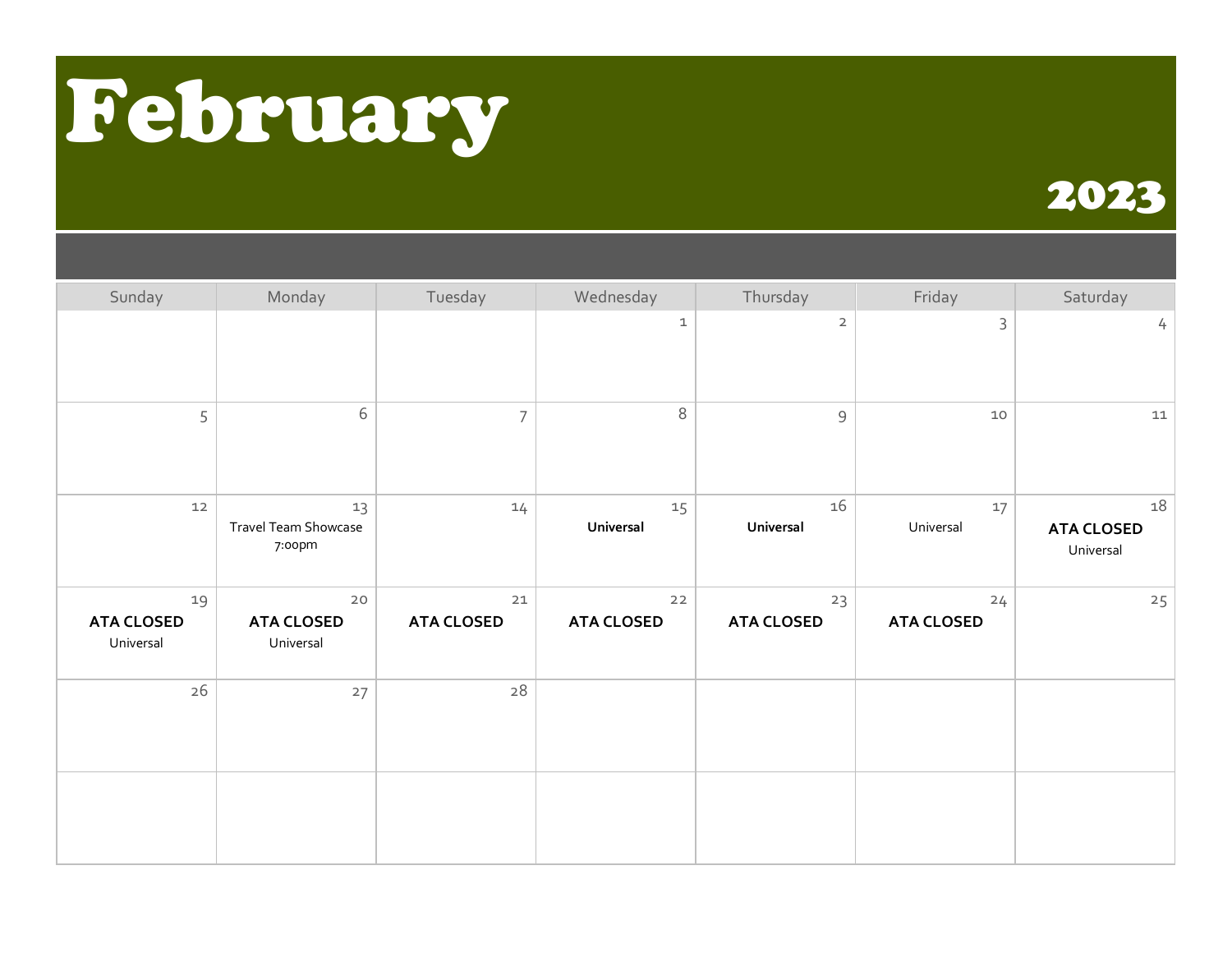# March

| Sunday                                 | Monday       | Tuesday        | Wednesday   | Thursday       | Friday                                   | Saturday                                 |
|----------------------------------------|--------------|----------------|-------------|----------------|------------------------------------------|------------------------------------------|
|                                        |              |                | $\mathbf 1$ | $\overline{2}$ | 3                                        | $\frac{1}{2}$                            |
| 5<br>APG Dress Rehearsal               | 6            | $\overline{7}$ | 8           | $\mathsf 9$    | $10$                                     | 11<br>APG Presents: "Matilda<br>Jr. $''$ |
| $12$<br>APG Presents: "Matilda<br>Jr." | 13<br>No APG | 14             | 15          | 16             | 17                                       | 18                                       |
| 19                                     | $20$         | $21$           | $22$        | 23             | 24<br><b>AK Presents</b><br>"Cinderella" | 25<br><b>AK Presents</b><br>"Cinderella" |
| 26                                     | 27           | $\sqrt{28}$    | 29          | 30             | 31                                       |                                          |
|                                        |              |                |             |                |                                          |                                          |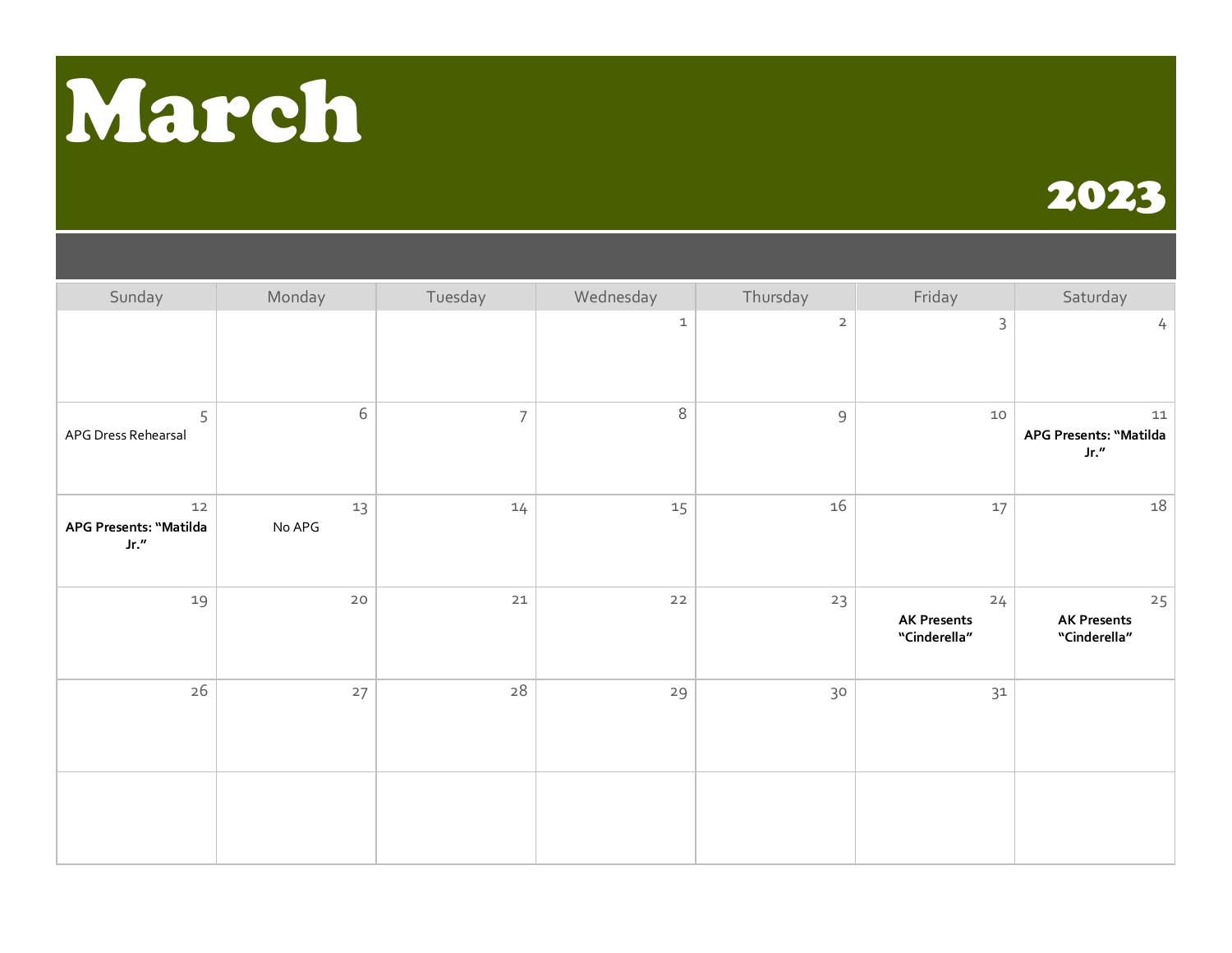

| Sunday                              | Monday                    | Tuesday                | Wednesday              | Thursday               | Friday                              | Saturday               |
|-------------------------------------|---------------------------|------------------------|------------------------|------------------------|-------------------------------------|------------------------|
|                                     |                           |                        |                        |                        |                                     | $\mathbf{1}$           |
|                                     |                           |                        |                        |                        |                                     |                        |
| $\overline{2}$                      | 3<br><b>ATA CLOSED</b>    | 4<br><b>ATA CLOSED</b> | 5<br><b>ATA CLOSED</b> | 6<br><b>ATA CLOSED</b> | $\overline{7}$<br><b>ATA CLOSED</b> | 8<br><b>ATA CLOSED</b> |
|                                     |                           |                        |                        |                        |                                     |                        |
| $\overline{9}$<br><b>ATA CLOSED</b> | $10$<br><b>ATA CLOSED</b> | ${\tt 11}$             | $12$                   | 13                     | 14                                  | 15                     |
|                                     |                           |                        |                        |                        |                                     |                        |
| 16                                  | 17                        | $18\,$                 | 19                     | $20$                   | 24 Hour Project 21                  | 24 Hour Project 22     |
|                                     |                           |                        |                        |                        |                                     |                        |
| 23                                  | 24                        | 25                     | 26                     | 27                     | 28<br><b>AAFC Play Production</b>   | 29                     |
|                                     |                           |                        |                        |                        |                                     |                        |
| 30                                  |                           |                        |                        |                        |                                     |                        |
|                                     |                           |                        |                        |                        |                                     |                        |
|                                     |                           |                        |                        |                        |                                     |                        |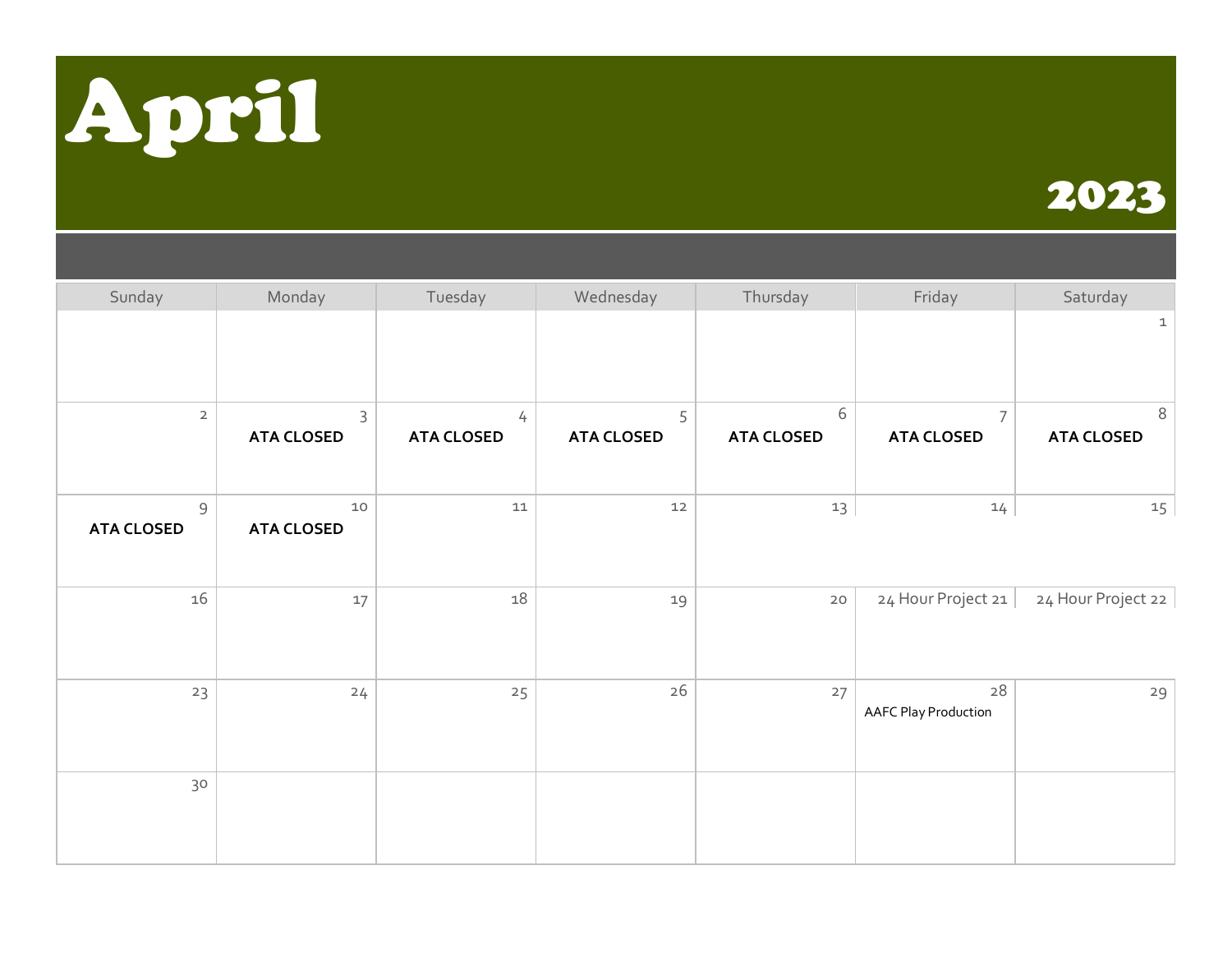

| Sunday         | Monday                                                           | Tuesday                                                          | Wednesday                                                         | Thursday                                                          | Friday                    | Saturday                                      |
|----------------|------------------------------------------------------------------|------------------------------------------------------------------|-------------------------------------------------------------------|-------------------------------------------------------------------|---------------------------|-----------------------------------------------|
|                | 1                                                                | $\overline{2}$                                                   | 3                                                                 | 4                                                                 | 5                         | 6                                             |
| $\overline{7}$ | 8<br><b>Showcase Dress</b><br>Rehearsals (No Regular<br>Classes) | 9<br><b>Showcase Dress</b><br>Rehearsals (No Regular<br>Classes) | 10<br><b>Showcase Dress</b><br>Rehearsals (No Regular<br>Classes) | 11<br><b>Showcase Dress</b><br>Rehearsals (No Regular<br>Classes) | 12<br><b>May Showcase</b> | 13<br><b>May Showcase</b>                     |
| 14             | 15                                                               | 16<br><b>Final Week of Regular</b><br>Classes                    | 17<br><b>Final Week of Regular</b><br><b>Classes</b>              | 18<br><b>Final Week of Regular</b><br><b>Classes</b>              | 19                        | 20<br><b>Final Week of Regular</b><br>Classes |
| 21             | 22                                                               | 23                                                               | 24                                                                | 25                                                                | 26                        | 27                                            |
| 28             | 29<br>No APG or AK<br>AEE Dress Rehearsal                        | 30<br>AEE Dress Rehearsal                                        | 31<br><b>AEE Dress Rehearsal</b>                                  |                                                                   |                           |                                               |
|                |                                                                  |                                                                  |                                                                   |                                                                   |                           |                                               |